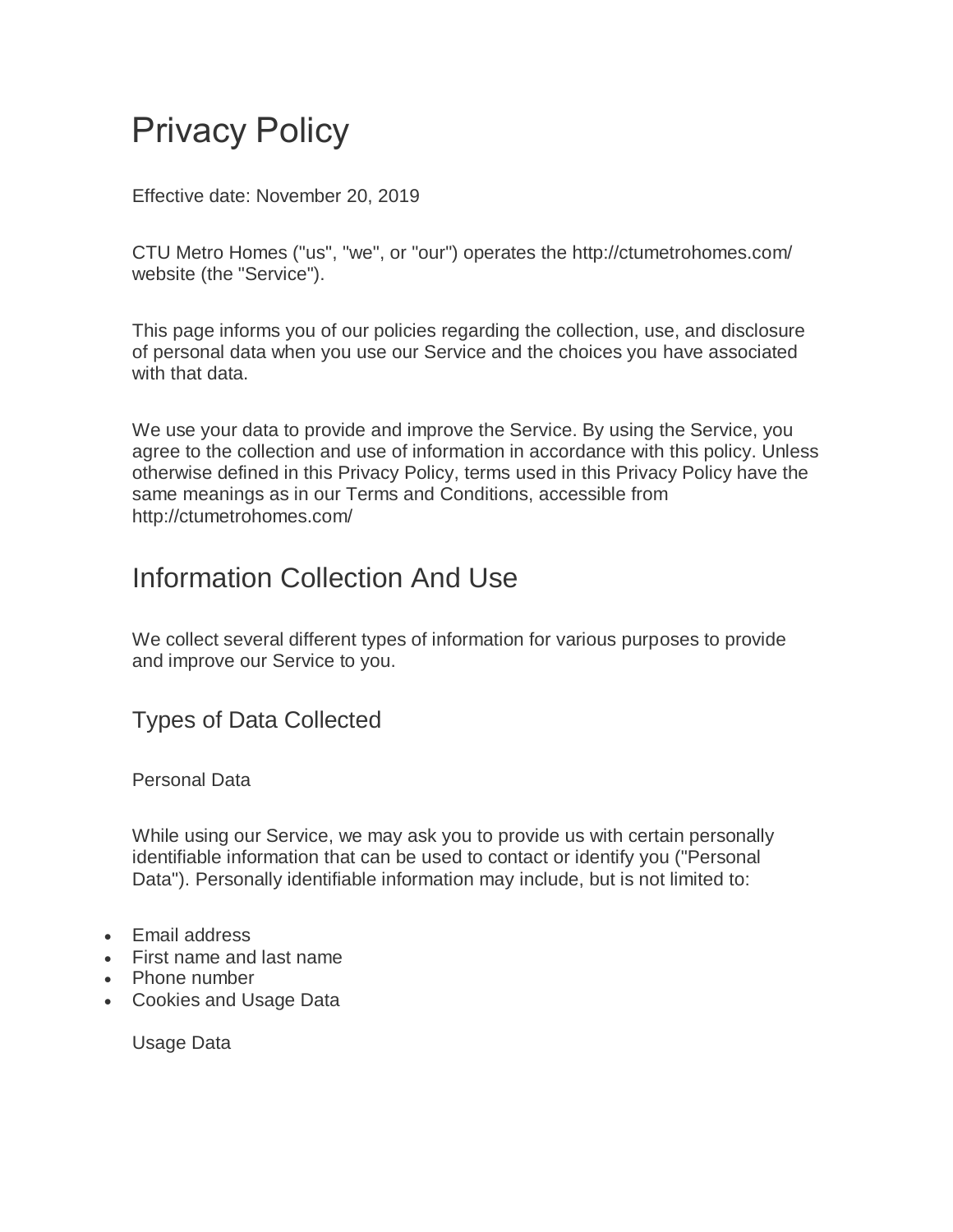We may also collect information how the Service is accessed and used ("Usage Data"). This Usage Data may include information such as your computer's Internet Protocol address (e.g. IP address), browser type, browser version, the pages of our Service that you visit, the time and date of your visit, the time spent on those pages, unique device identifiers and other diagnostic data.

Tracking & Cookies Data

We use cookies and similar tracking technologies to track the activity on our Service and hold certain information.

Cookies are files with small amount of data which may include an anonymous unique identifier. Cookies are sent to your browser from a website and stored on your device. Tracking technologies also used are beacons, tags, and scripts to collect and track information and to improve and analyze our Service.

You can instruct your browser to refuse all cookies or to indicate when a cookie is being sent. However, if you do not accept cookies, you may not be able to use some portions of our Service.

Examples of Cookies we use:

- **Session Cookies.** We use Session Cookies to operate our Service.
- **Preference Cookies.** We use Preference Cookies to remember your preferences and various settings.
- **Security Cookies.** We use Security Cookies for security purposes.

## Use of Data

CTU Metro Homes uses the collected data for various purposes:

- To provide and maintain the Service
- To notify you about changes to our Service
- To allow you to participate in interactive features of our Service when you choose to do so
- To provide customer care and support
- To provide analysis or valuable information so that we can improve the Service
- To monitor the usage of the Service
- To detect, prevent and address technical issues

#### Transfer Of Data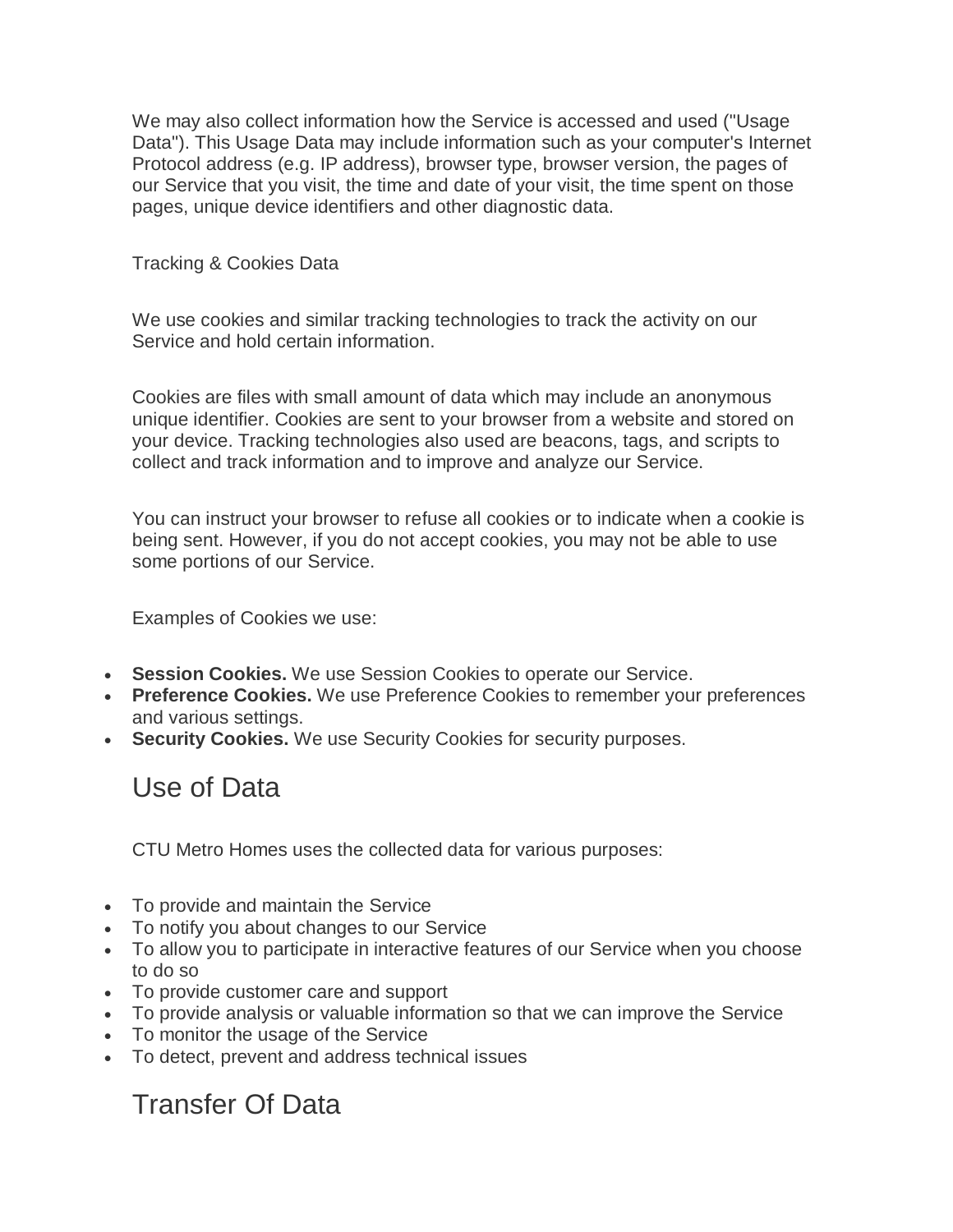Your information, including Personal Data, may be transferred to — and maintained on — computers located outside of your state, province, country or other governmental jurisdiction where the data protection laws may differ than those from your jurisdiction.

If you are located outside United States and choose to provide information to us, please note that we transfer the data, including Personal Data, to United States and process it there.

Your consent to this Privacy Policy followed by your submission of such information represents your agreement to that transfer.

CTU Metro Homes will take all steps reasonably necessary to ensure that your data is treated securely and in accordance with this Privacy Policy and no transfer of your Personal Data will take place to an organization or a country unless there are adequate controls in place including the security of your data and other personal information.

#### Disclosure Of Data

#### Legal Requirements

CTU Metro Homes may disclose your Personal Data in the good faith belief that such action is necessary to:

- To comply with a legal obligation
- To protect and defend the rights or property of CTU Metro Homes
- To prevent or investigate possible wrongdoing in connection with the Service
- To protect the personal safety of users of the Service or the public
- To protect against legal liability

## Security Of Data

The security of your data is important to us, but remember that no method of transmission over the Internet, or method of electronic storage is 100% secure. While we strive to use commercially acceptable means to protect your Personal Data, we cannot guarantee its absolute security.

#### Service Providers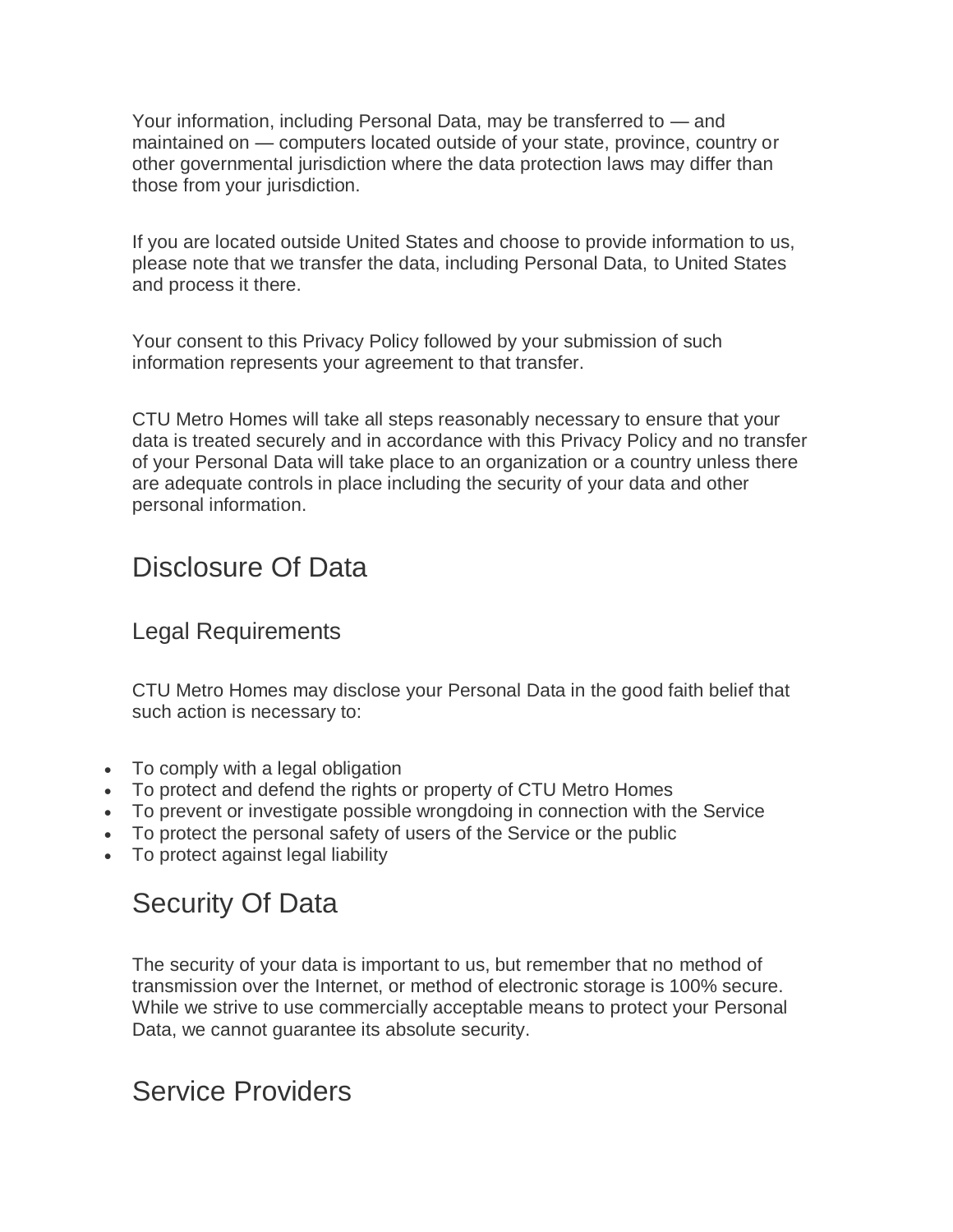We may employ third party companies and individuals to facilitate our Service ("Service Providers"), to provide the Service on our behalf, to perform Servicerelated services or to assist us in analyzing how our Service is used.

These third parties have access to your Personal Data only to perform these tasks on our behalf and are obligated not to disclose or use it for any other purpose.

#### Analytics

We may use third-party Service Providers to monitor and analyze the use of our Service.

## Links To Other Sites

Our Service may contain links to other sites that are not operated by us. If you click on a third party link, you will be directed to that third party's site. We strongly advise you to review the Privacy Policy of every site you visit.

We have no control over and assume no responsibility for the content, privacy policies or practices of any third party sites or services.

## Children's Privacy

Our Service does not address anyone under the age of 18 ("Children").

We do not knowingly collect personally identifiable information from anyone under the age of 18. If you are a parent or guardian and you are aware that your Children has provided us with Personal Data, please contact us. If we become aware that we have collected Personal Data from children without verification of parental consent, we take steps to remove that information from our servers.

# Changes To This Privacy Policy

We may update our Privacy Policy from time to time. We will notify you of any changes by posting the new Privacy Policy on this page.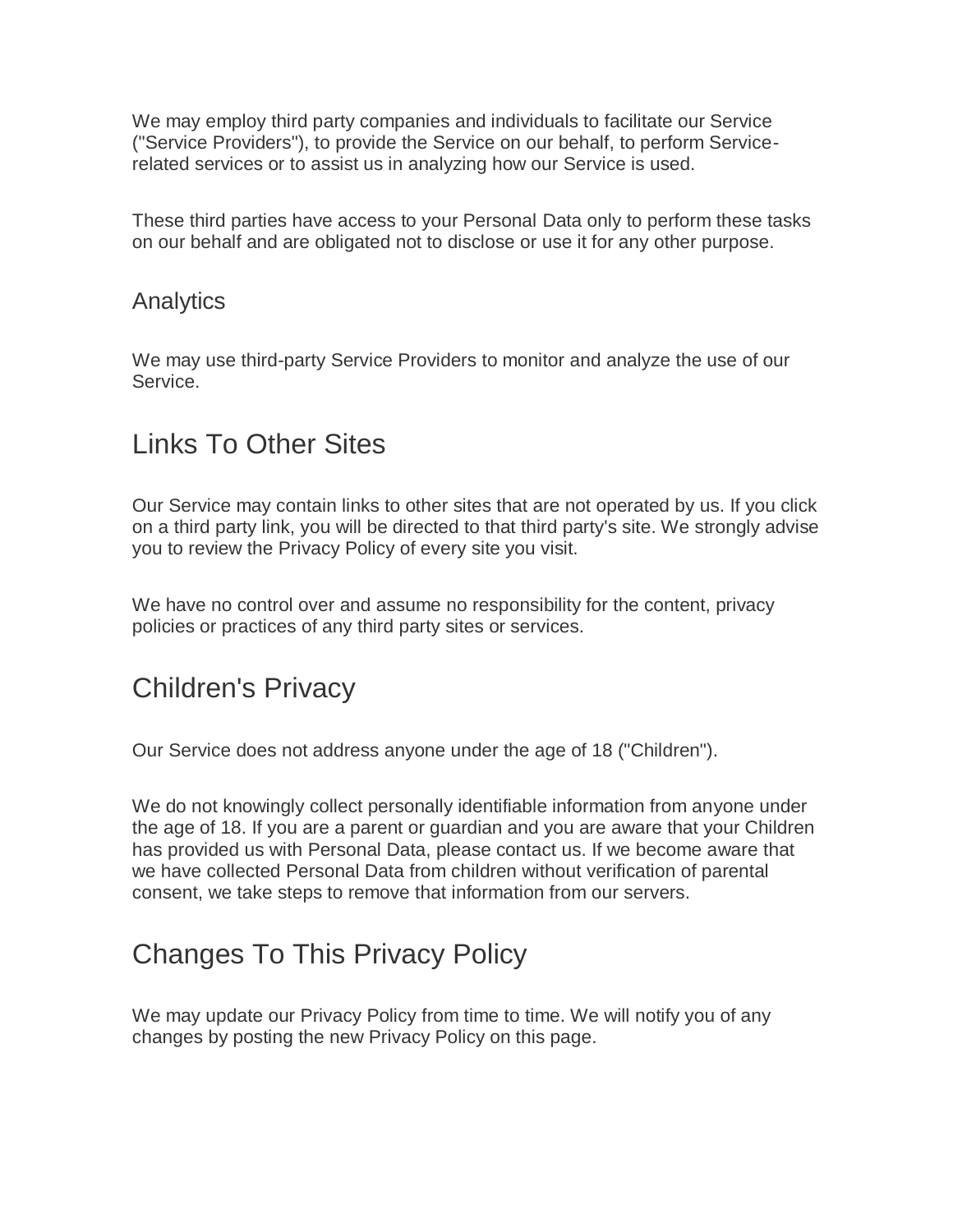We will let you know via email and/or a prominent notice on our Service, prior to the change becoming effective and update the "effective date" at the top of this Privacy Policy.

You are advised to review this Privacy Policy periodically for any changes. Changes to this Privacy Policy are effective when they are posted on this page.

# Contact Us

If you have any questions about this Privacy Policy, please contact us:

- By email: judith.arrunada@ctu.com.mx
- $\bullet$  By phone number: +1 915-231-6060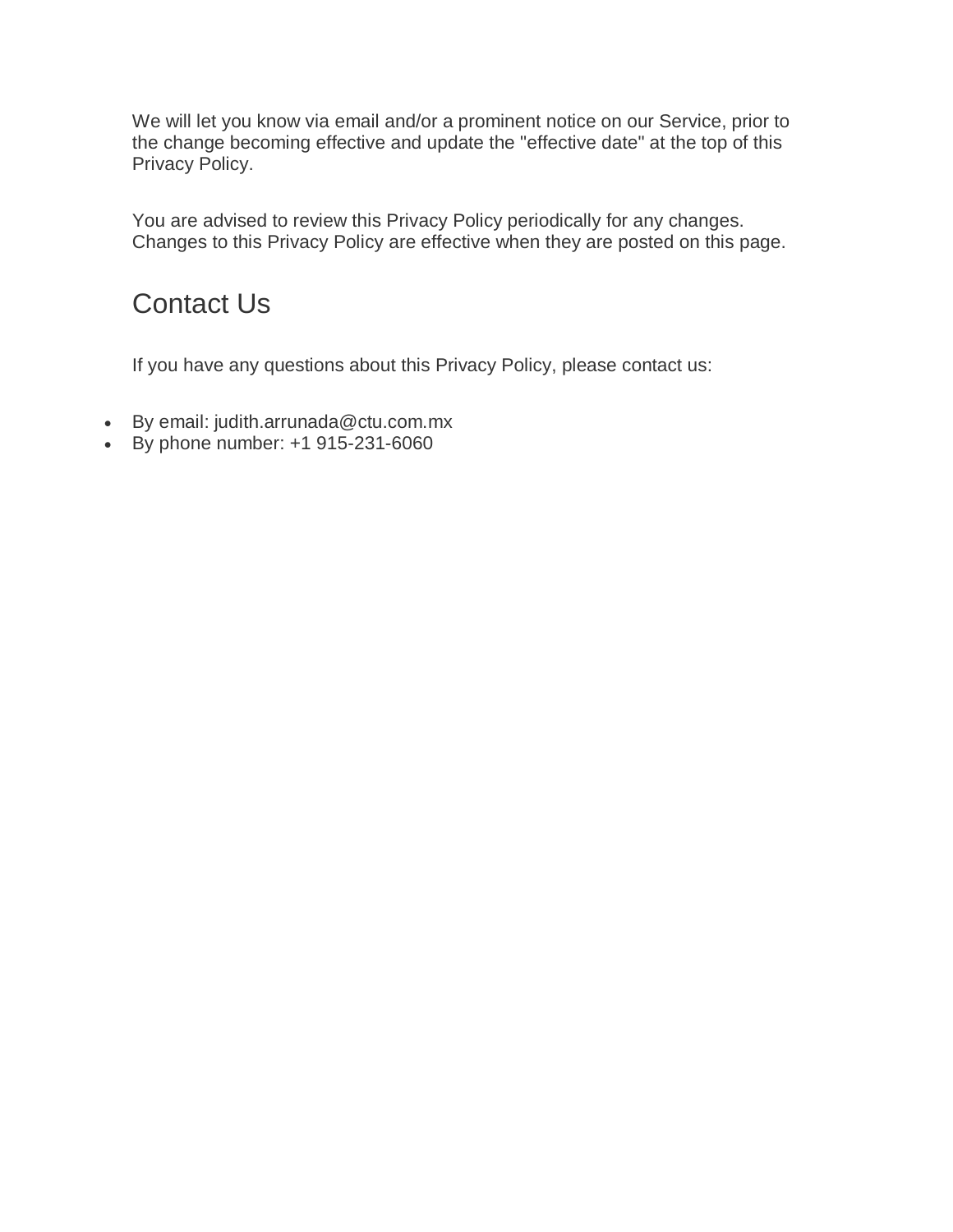# Política de privacidad

Fecha efectiva: November 20, 2019

CTU Metro Homes ("nosotros", "a nosotros", "nuestro") opera el sitio web http://ctumetrohomes.com/ (en adelante, el "Servicio").

Esta página le informa de nuestras políticas en materia de recopilación, uso y divulgación de datos personales cuando utiliza nuestro Servicio y de las opciones de las que dispone en relación con esos datos.

Utilizamos sus datos para prestarle el Servicio y mejorarlo. Al utilizar el Servicio, usted acepta la recopilación y el uso de información de conformidad con esta política. A menos que esta Política de privacidad defina lo contrario, los términos utilizados en ella tienen los mismos significados que nuestros Términos y Condiciones, disponibles en el http://ctumetrohomes.com/

## **Definiciones**

#### **Servicio**

Servicio es el sitio web http://ctumetrohomes.com/ operado por CTU Metro Homes

#### **Datos personales**

Datos personales significa los datos sobre una persona física viva que puede ser identificada a partir de esos datos (o con esos datos y otra información de la que dispongamos o probablemente podamos disponer).

#### **Datos de uso**

Datos de uso son los datos recopilados automáticamente, generados por el uso del Servicio o por la propia infraestructura del Servicio (por ejemplo, la duración de la visita a una página).

**Cookies**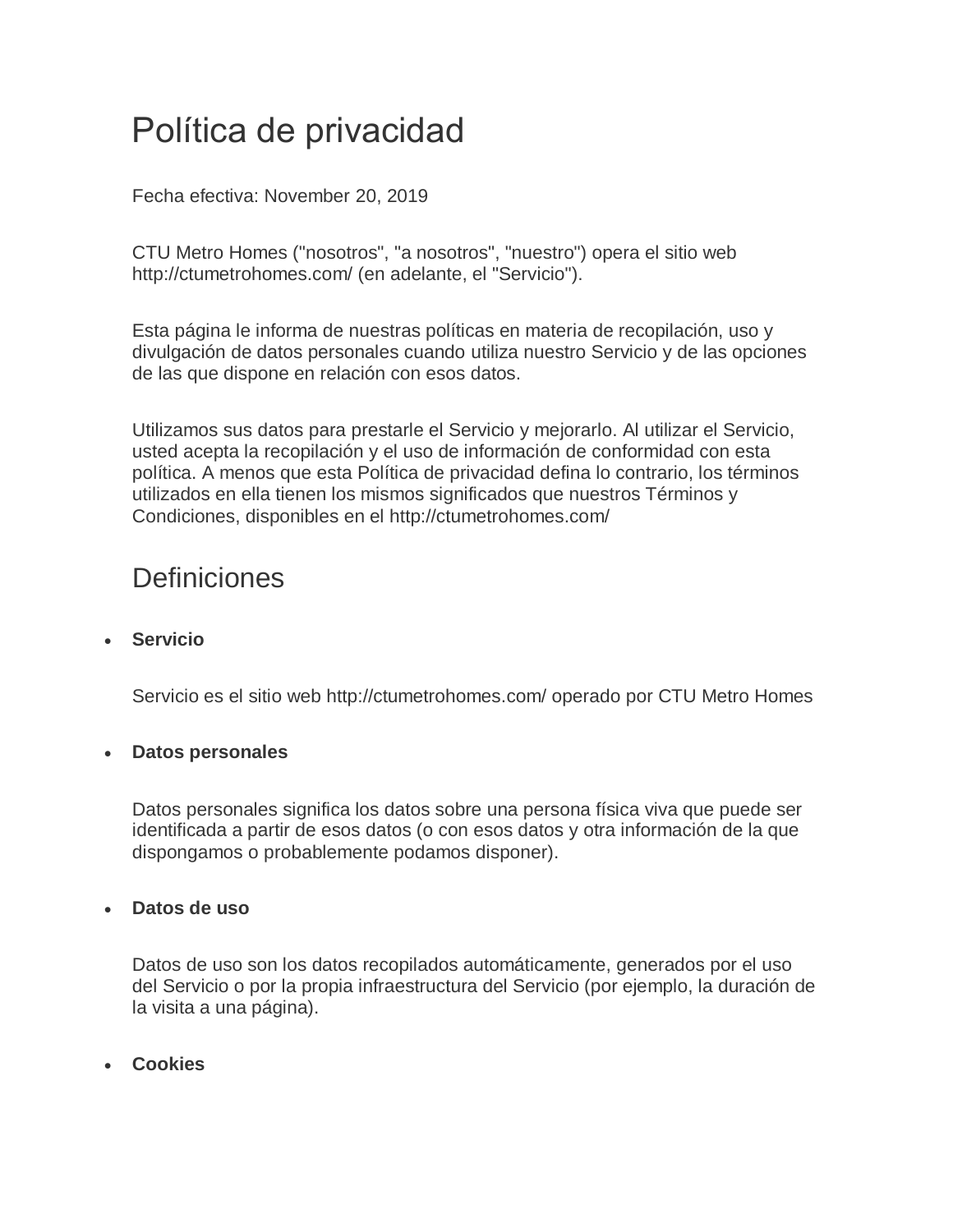Las cookies son pequeños archivos almacenados en su dispositivo (ordenador o dispositivo móvil).

#### Recopilación y uso de la información

Recopilamos diferentes tipos de información con diversas finalidades para prestarle el Servicio y mejorarlo.

Tipos de datos recopilados

Datos personales

Cuando utilice nuestro Servicio, es posible que le pidamos que nos proporcione determinada información personalmente identificable que podrá ser utilizada para contactar con usted o para identificarle ("Datos personales"). La información personalmente identificable puede incluir, entre otras, la siguiente:

- Dirección de e-mail
- Nombre y apellidos
- Número de teléfono
- Cookies y datos de uso

Datos de uso

También recopilamos información sobre la forma en la que se accede y utiliza el Servicio («Datos de uso»). Estos Datos de uso pueden incluir información como la dirección del protocolo de Internet de su ordenador (por ejemplo, dirección IP), tipo de navegador, versión del navegador, las páginas que visita de nuestro Servicio, la hora y la fecha de su visita, el tiempo que pasa en esas páginas, identificadores exclusivos de dispositivos y otros datos de diagnóstico.

Datos de cookies y seguimiento

Utilizamos cookies y tecnologías de seguimiento similares para rastrear la actividad de nuestro Servicio y mantener determinada información.

Las cookies son archivos con una pequeña cantidad de datos que pueden incluir un identificador exclusivo anónimo. Las cookies son enviadas a su navegador desde un sitio web y se almacenan en su dispositivo. Otras tecnologías de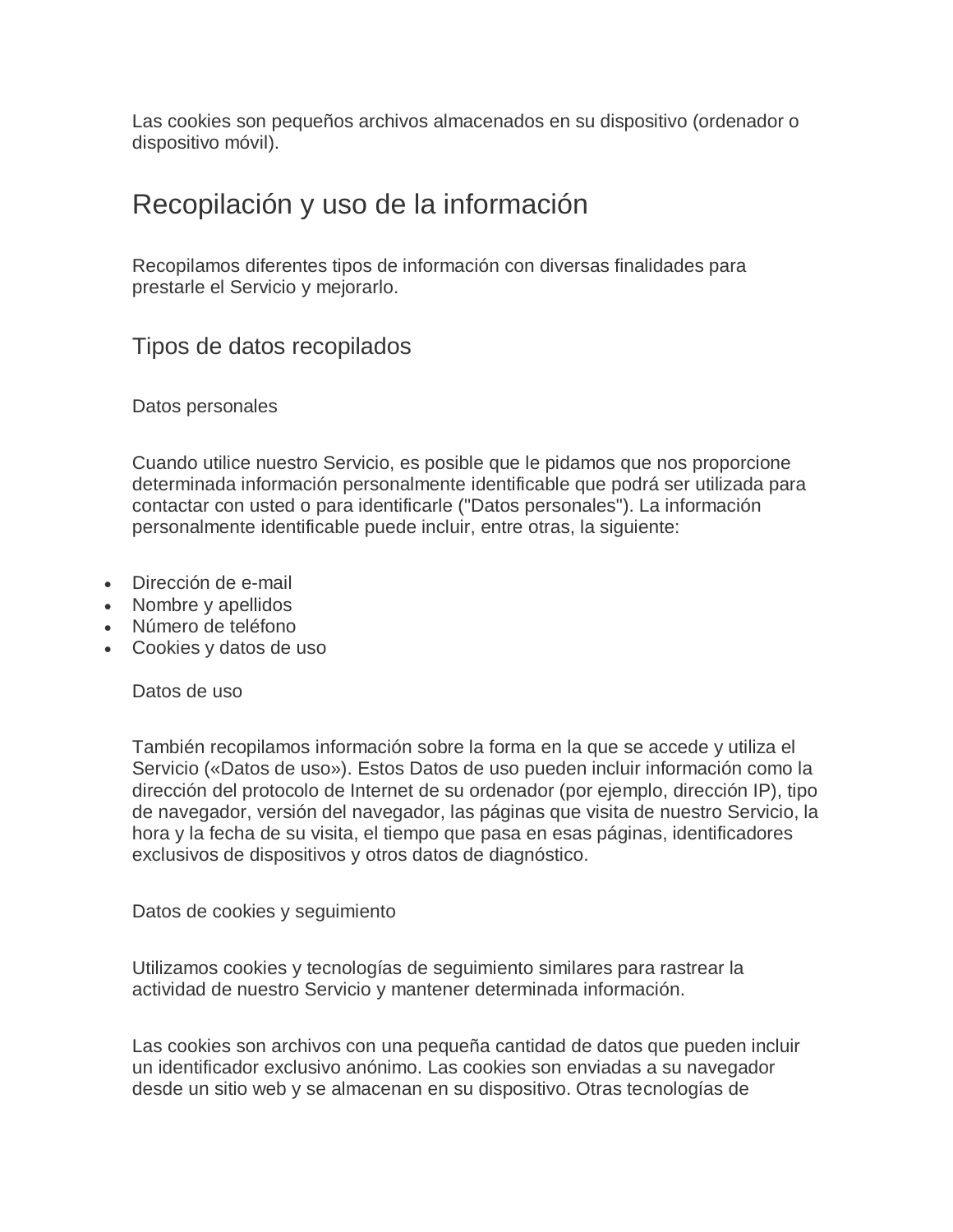seguimiento también utilizadas son balizas, etiquetas y scripts para recopilar y rastrear la información, así como para mejorar y analizar nuestro Servicio.

Usted puede ordenar a su navegador que rechace todas las cookies o que le avise cuando se envía una cookie. Sin embargo, si no acepta cookies, es posible que no pueda utilizar algunas partes de nuestro Servicio.

Ejemplos de Cookies que utilizamos:

- **Cookies de sesión.** Utilizamos Cookies de sesión para operar nuestro Servicio.
- **Cookies de preferencia.** Utilizamos Cookies de preferencia para recordar sus preferencias y diversos ajustes.
- **Cookies de seguridad.** Utilizamos Cookies de seguridad para fines de seguridad.

#### Uso de datos

CTU Metro Homes utiliza los datos recopilados con diversas finalidades:

- Suministrar y mantener nuestro Servicio
- Notificarle cambios en nuestro Servicio
- Permitirle participar en funciones interactivas de nuestro Servicio cuando decida hacerlo
- Prestar asistencia al cliente
- Recopilar análisis o información valiosa que nos permitan mejorar nuestro Servicio
- Controlar el uso de nuestro Servicio
- Detectar, evitar y abordar problemas técnicos

#### Transferencia de datos

Su información, incluyendo Datos personales, puede ser transferida a —y mantenida en— ordenadores localizados fuera de su estado, provincia, país u otra jurisdicción gubernamental donde las leyes de protección de datos pueden diferir de las de su jurisdicción.

Si usted se encuentra fuera de Estados Unidos y decide facilitarnos información, tenga en cuenta que nosotros transferimos los datos, incluyendo Datos personales, a Estados Unidos y que los tratamos allí.

Su aceptación de esta Política de privacidad seguida de su envío de esta información representa que está de acuerdo con dicha transferencia.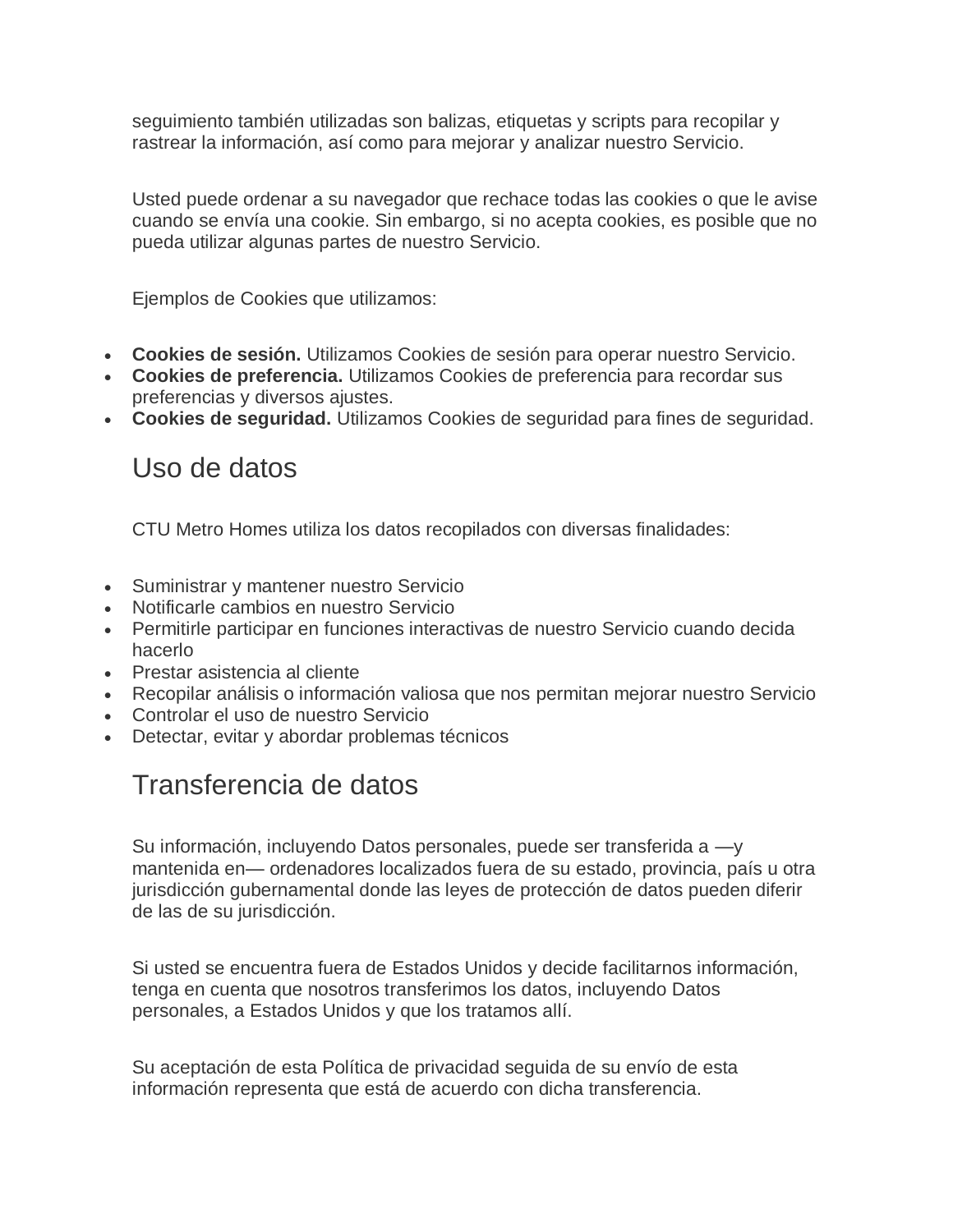CTU Metro Homes emprenderá todas las medidas razonables necesarias para garantizar que sus datos sean tratados de forma segura y de conformidad con esta Política de privacidad y no se realizará ninguna transferencia de sus Datos personales a una organización o país, salvo que existan unos controles adecuados establecidos incluyendo la seguridad de sus datos y otra información personal.

### Divulgación de datos

#### Requisitos legales

CTU Metro Homes puede divulgar sus Datos personales de buena fe cuando considere que esta acción es necesaria para lo siguiente:

- Cumplir una obligación legal
- Proteger y defender los derechos o bienes de CTU Metro Homes
- Prevenir o investigar posibles infracciones en relación con el Servicio
- Proteger la seguridad personal de usuarios del Servicio o del público
- Protegerse frente a consecuencias legales

#### Seguridad de los datos

La seguridad de sus datos es importante para nosotros, pero recuerde que ningún método de transmisión por Internet o método de almacenamiento electrónico resulta 100% seguro. A pesar de que nos esforzamos por utilizar medios comercialmente aceptables para proteger sus Datos personales, no podemos garantizar su seguridad absoluta.

#### Proveedores de servicios

Podemos contratar a personas físicas y jurídicas terceras para facilitar nuestro Servicio ("Proveedores de servicios"), para que presten el Servicio en nuestro nombre, para que suministren servicios relacionados con el Servicio o para que nos ayuden a analizar cómo se utiliza nuestro Servicio.

Estos terceros tienen acceso a sus Datos personales únicamente para realizar estas tareas en nuestro nombre y están obligados a no divulgarlos ni utilizarlos con ningún otro fin.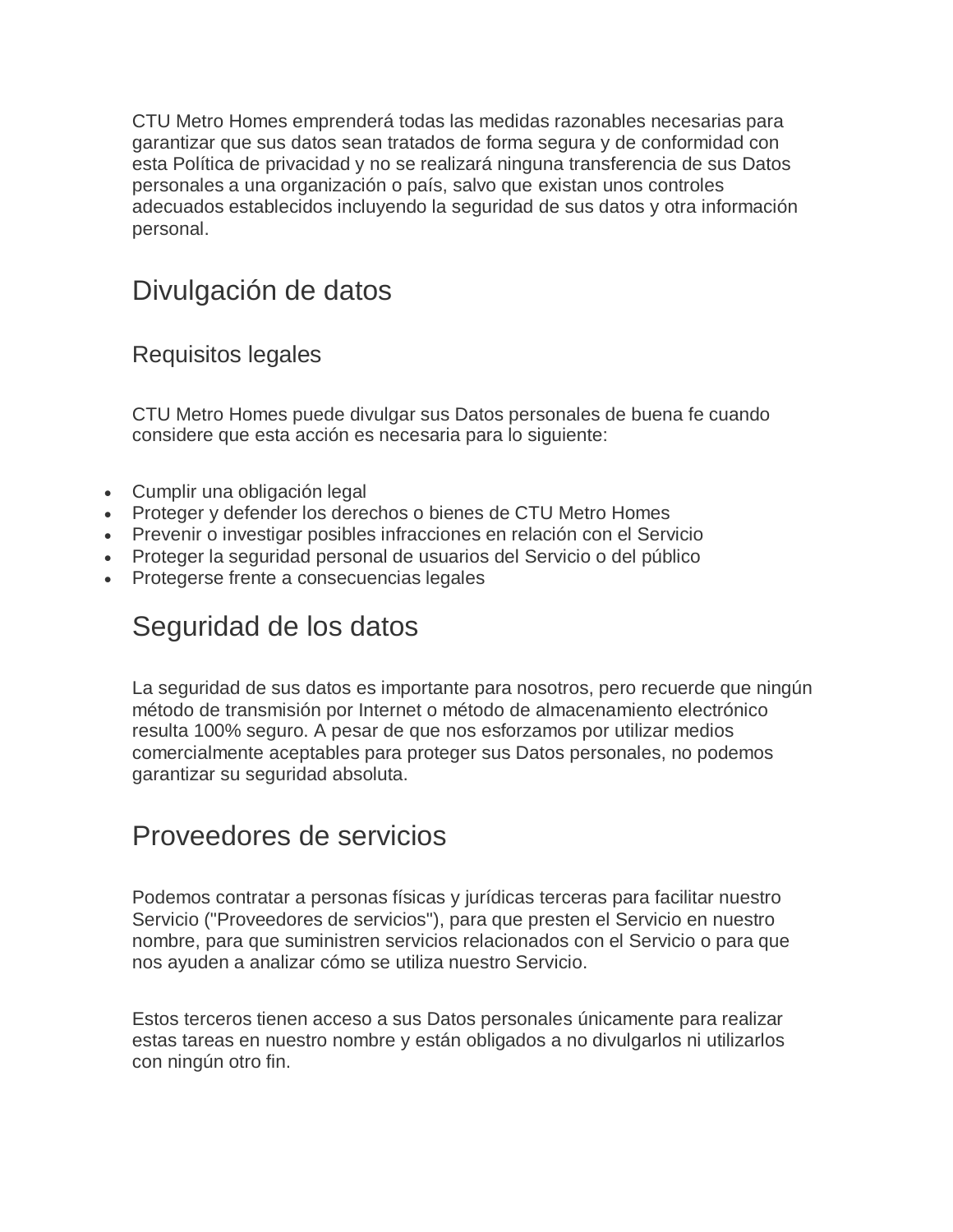#### Análisis

Podemos utilizar Proveedores de servicios terceros para controlar y analizar el uso de nuestro Servicio.

#### **Google Analytics**

Google Analytics es operado por Alphabet Inc.

Para más información sobre el tipo de datos que recopila Google Analytics, visite la página de su Política de privacidad: <https://policies.google.com/privacy?hl=es>

#### **Zoho Page Sence**

Zoho Page Sense es operado por Zoho Corporation.

Para más información sobre el tipo de datos que recopila Zoho Page Sense, visite la página de su Política de privacidad: <https://www.zoho.com/privacy.html>

#### **Pixel de Facebook**

Pixel de Facebook es operado por Facebook Inc.

Para más información sobre el tipo de datos que recopila Pixel de Facebook, visite la página de su Política de privacidad: <https://www.facebook.com/policy.php>

#### Enlaces a otros sitios

Nuestro Servicio puede contener enlaces a otros sitios no operados por nosotros. Si hace clic en el enlace de un tercero, será dirigido al sitio de ese tercero. Le recomendamos encarecidamente que revise la Política de privacidad de todos los sitios que visite.

No tenemos ningún control ni asumimos responsabilidad alguna con respecto al contenido, las políticas o prácticas de privacidad de sitios o servicios de terceros.

#### Privacidad del menor